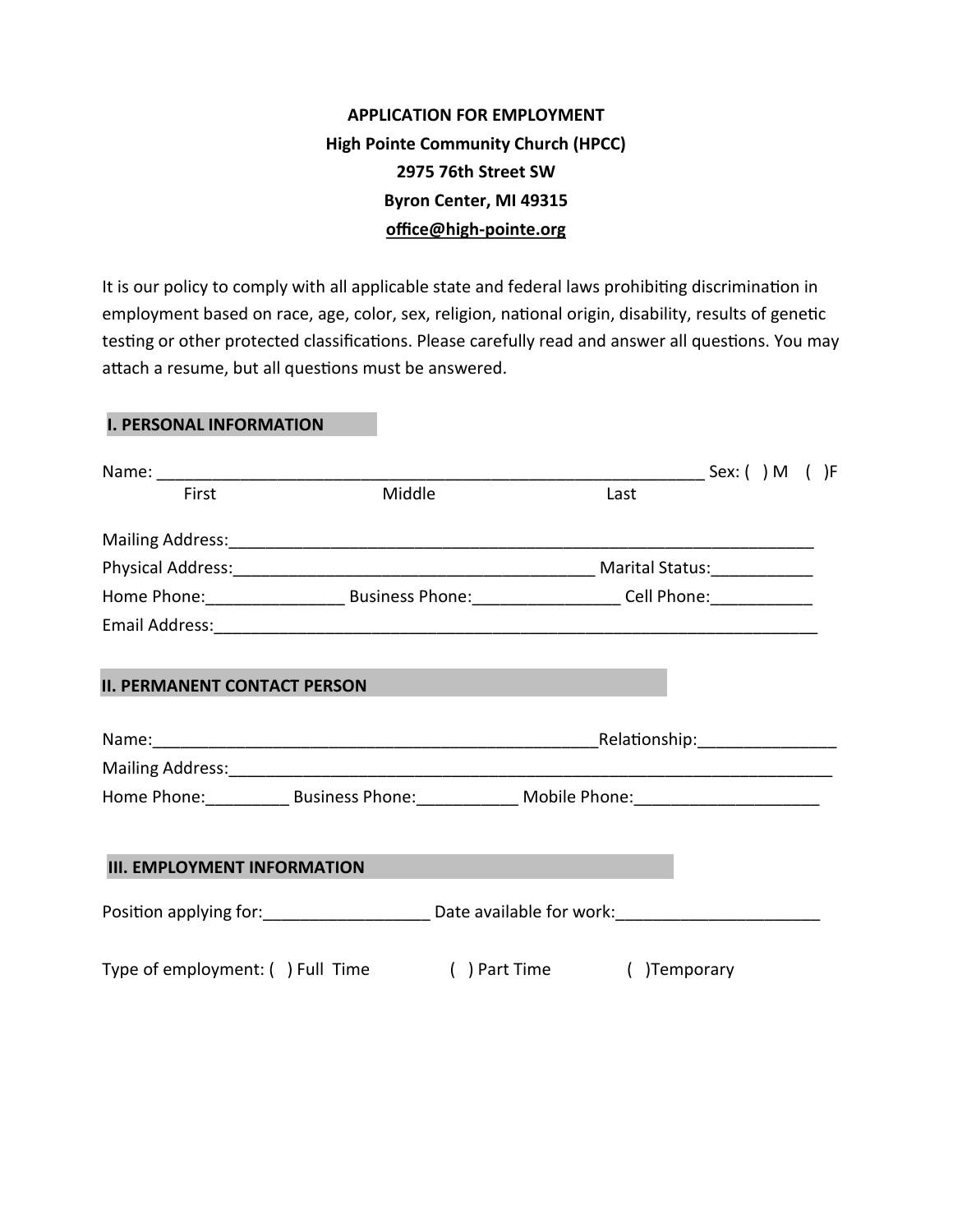|                      |                                     | Do you attend HPCC? ()No ()Yes-If yes, for how long? ___________________________                                                               |                   |  |          |                      |
|----------------------|-------------------------------------|------------------------------------------------------------------------------------------------------------------------------------------------|-------------------|--|----------|----------------------|
|                      |                                     |                                                                                                                                                |                   |  |          |                      |
|                      |                                     | Have you ever applied for a job with us before? ()No ()Yes                                                                                     |                   |  |          |                      |
|                      |                                     | Have you ever worked for us before? ()No ()Yes                                                                                                 |                   |  |          |                      |
|                      |                                     | Have you ever been convicted of any crime other than a minor traffic violation? ( )No ( )Yes                                                   |                   |  |          |                      |
|                      |                                     |                                                                                                                                                |                   |  |          |                      |
|                      |                                     | <u> 1980 - Jan James Barnett, fransk politik (f. 1980)</u><br>Have you ever been discharged or requested to resign from a position? ()No ()Yes |                   |  |          |                      |
|                      |                                     |                                                                                                                                                |                   |  |          |                      |
|                      |                                     | Does your present employer know of your plans to change employment? ( )No ( )Yes                                                               |                   |  |          |                      |
|                      |                                     |                                                                                                                                                |                   |  |          |                      |
|                      |                                     | Have you ever held a position of trust (handling money or confidential material)? ( )No ( )Yes                                                 |                   |  |          |                      |
|                      |                                     | Do you have steady transportation to work? ()No ()Yes                                                                                          |                   |  |          |                      |
|                      |                                     | Are you legally authorized to work in the U.S.? ( )No ( )Yes                                                                                   |                   |  |          |                      |
|                      |                                     |                                                                                                                                                |                   |  |          |                      |
|                      | without accommodation? ( )No ( )Yes | Are you able to perform the tasks explained to you in the description of the position for which you are applying, wither with or               |                   |  |          |                      |
| <b>IV. EDUCATION</b> |                                     |                                                                                                                                                |                   |  |          |                      |
| School               | Years<br>Completed                  | Degree Received<br>& Major Subject                                                                                                             | Name of<br>School |  | Location | Did you<br>graduate? |
| High School          |                                     |                                                                                                                                                |                   |  |          |                      |
| Trade, Business or   |                                     |                                                                                                                                                |                   |  |          |                      |
| Correspondence       |                                     |                                                                                                                                                |                   |  |          |                      |
|                      |                                     |                                                                                                                                                |                   |  |          |                      |
| College              |                                     |                                                                                                                                                |                   |  |          |                      |
| <b>Grad School</b>   |                                     |                                                                                                                                                |                   |  |          |                      |
| or Seminary          |                                     |                                                                                                                                                |                   |  |          |                      |
|                      |                                     |                                                                                                                                                |                   |  |          |                      |
|                      |                                     |                                                                                                                                                |                   |  |          |                      |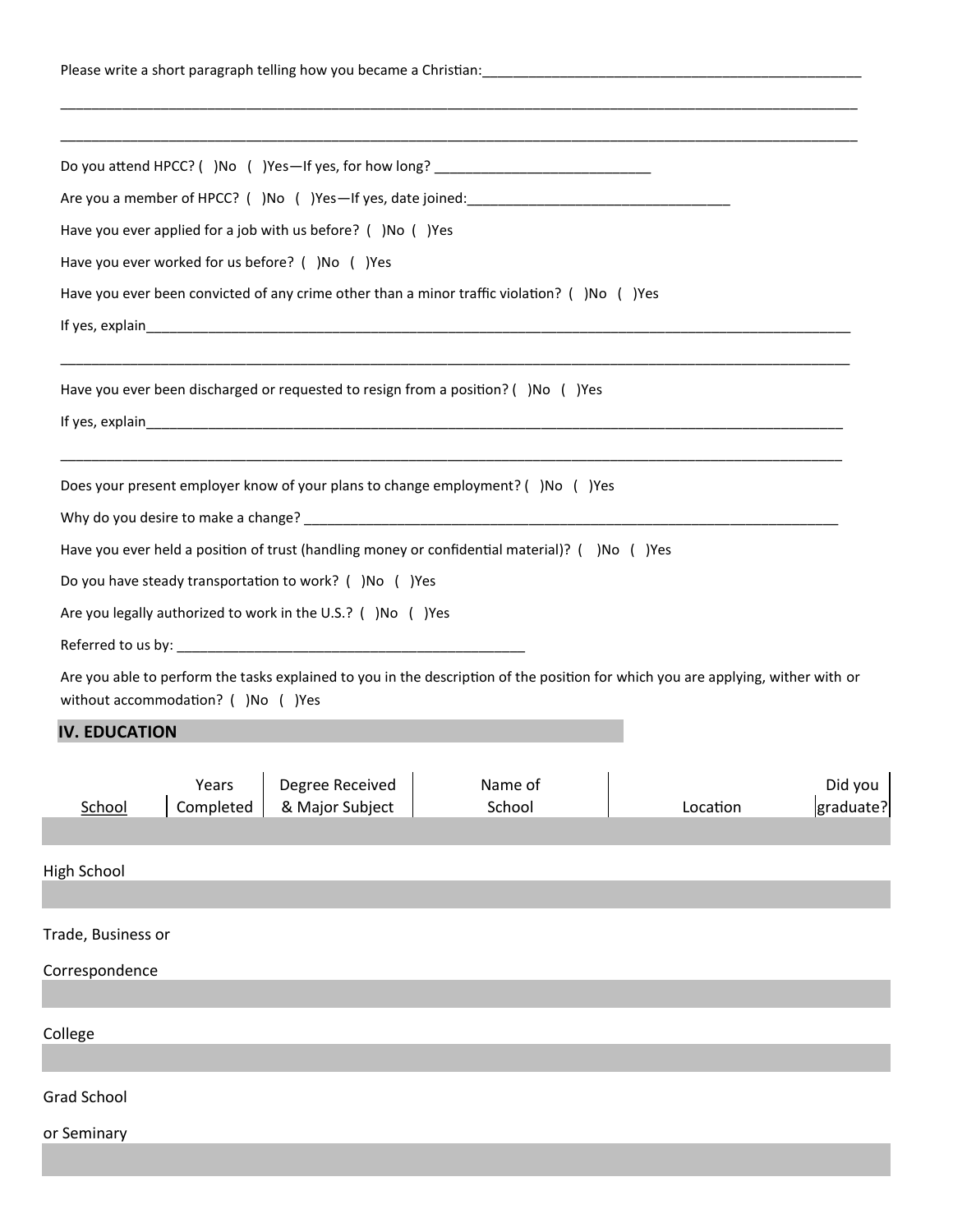Describe any other specialized or professional training (such as computers, etc.). If you are presently enrolled in school, what are you studying?\_

Are there any other experiences, skills, or qualifications you possess that you would like to make us aware of in regards to work with HPCC and the specific job you desire? (Feel free to attach a separate sheet describing these.)

## **V. PRIOR WORK RECORD**

| Name and Position of Immediate Supervisor: _________________________________Starting Rate\$ ___________________                                                                                                                |
|--------------------------------------------------------------------------------------------------------------------------------------------------------------------------------------------------------------------------------|
|                                                                                                                                                                                                                                |
|                                                                                                                                                                                                                                |
| Reason for leaving: 1999 and 2009 and 2009 and 2009 and 2009 and 2009 and 2009 and 2009 and 2009 and 2009 and 2009 and 2009 and 2009 and 2009 and 2009 and 2009 and 2009 and 2009 and 2009 and 2009 and 2009 and 2009 and 2009 |
|                                                                                                                                                                                                                                |
| Address: and the contract of the contract of the contract of the contract of the contract of the contract of the contract of the contract of the contract of the contract of the contract of the contract of the contract of t |
|                                                                                                                                                                                                                                |
|                                                                                                                                                                                                                                |
|                                                                                                                                                                                                                                |
|                                                                                                                                                                                                                                |
| Reason for leaving: the contract of the contract of the contract of the contract of the contract of the contract of the contract of the contract of the contract of the contract of the contract of the contract of the contra |
|                                                                                                                                                                                                                                |
|                                                                                                                                                                                                                                |
|                                                                                                                                                                                                                                |
|                                                                                                                                                                                                                                |
|                                                                                                                                                                                                                                |
|                                                                                                                                                                                                                                |
|                                                                                                                                                                                                                                |
| May we contact the employers listed above?______ if not, indicate by "No."                                                                                                                                                     |